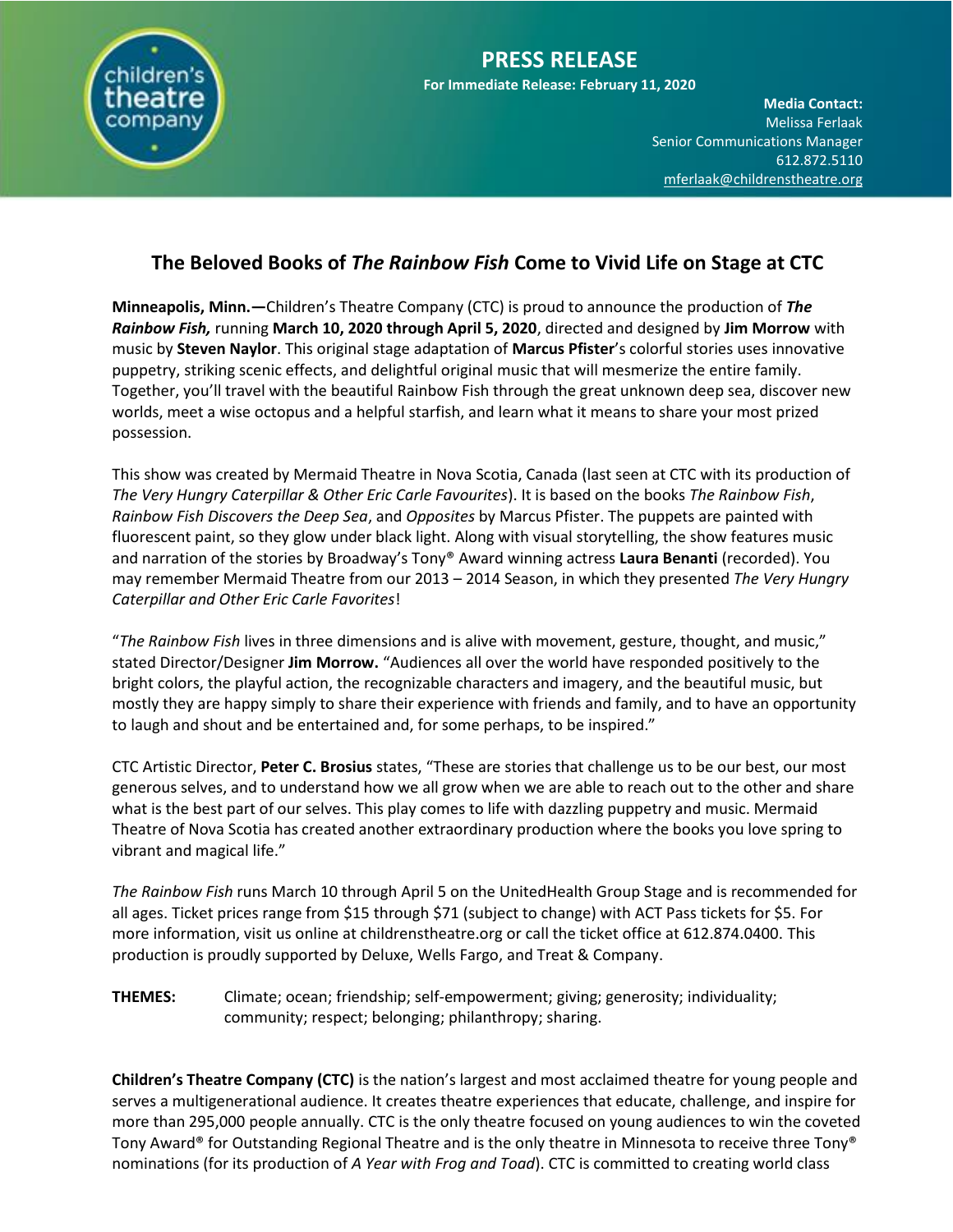**Media Contact:**  productions at the highest level and to developing new works, more than 200 to date, dramatically changing the canon of work for young audiences.

CTC's engagement and learning programs annually serve more than 93,000 young people and their communities through Theatre Arts Training, student matinees, Neighborhood Bridges, and early childhood arts education programs. ACT One is CTC's comprehensive platform for access, diversity, and inclusion in our audiences, programs, staff, and board that strives to ensure the theatre is a home for all people, all families, reflective of our community. childrenstheatre.org

**# # #**

### *The Rainbow Fish*

Produced by Mermaid Theatre of Nova Scotia Written and Illustrated by Marcus Pfister Directed and Designed by Jim Morrow Composed by Steven Naylor Best Enjoyed by Everyone UnitedHealth Group Stage

### **Creative Team & Production Staff**

Narrators | Laura Benanti and Linda Wonneberger Associate Designers | Struan Robertson, Deborah MacLean Scenic Painter | Sarah Haydon Roy Stage Manager | Anthony Liam Kearns

# **Performers**

Kya Mosey Aliah Schwartz

### **Runtime: 1 hour, with no intermission.**

### **Tickets**:

The Ticket Office is accessible by phone two hours prior to most performances. These posted hours are subject to change. Email: [tickets@childrenstheatre.org](mailto:tickets@childrenstheatre.org) (inquiries only, no ticket processing) **Phone:** 612.874.0400 **Website:** [https://childrenstheatre.org](https://childrenstheatre.org/) Subscription packages are available. Please see website for complete details: <https://childrenstheatre.org/tickets/subscribe> Lap passes available for children newborn to three years for \$5

# **ASL/AD Performance:** Friday, April 3 at 7pm

Group tickets up to 10% off regular tickets for groups of six to nine. Group tickets up to 25% off regular tickets for groups of ten or more.

### **Performance Dates**

Tuesday, March 10 at 7pm (Preview) Wednesday, March 11 at 7pm (Preview) Thursday, March 12 at 7pm (Preview)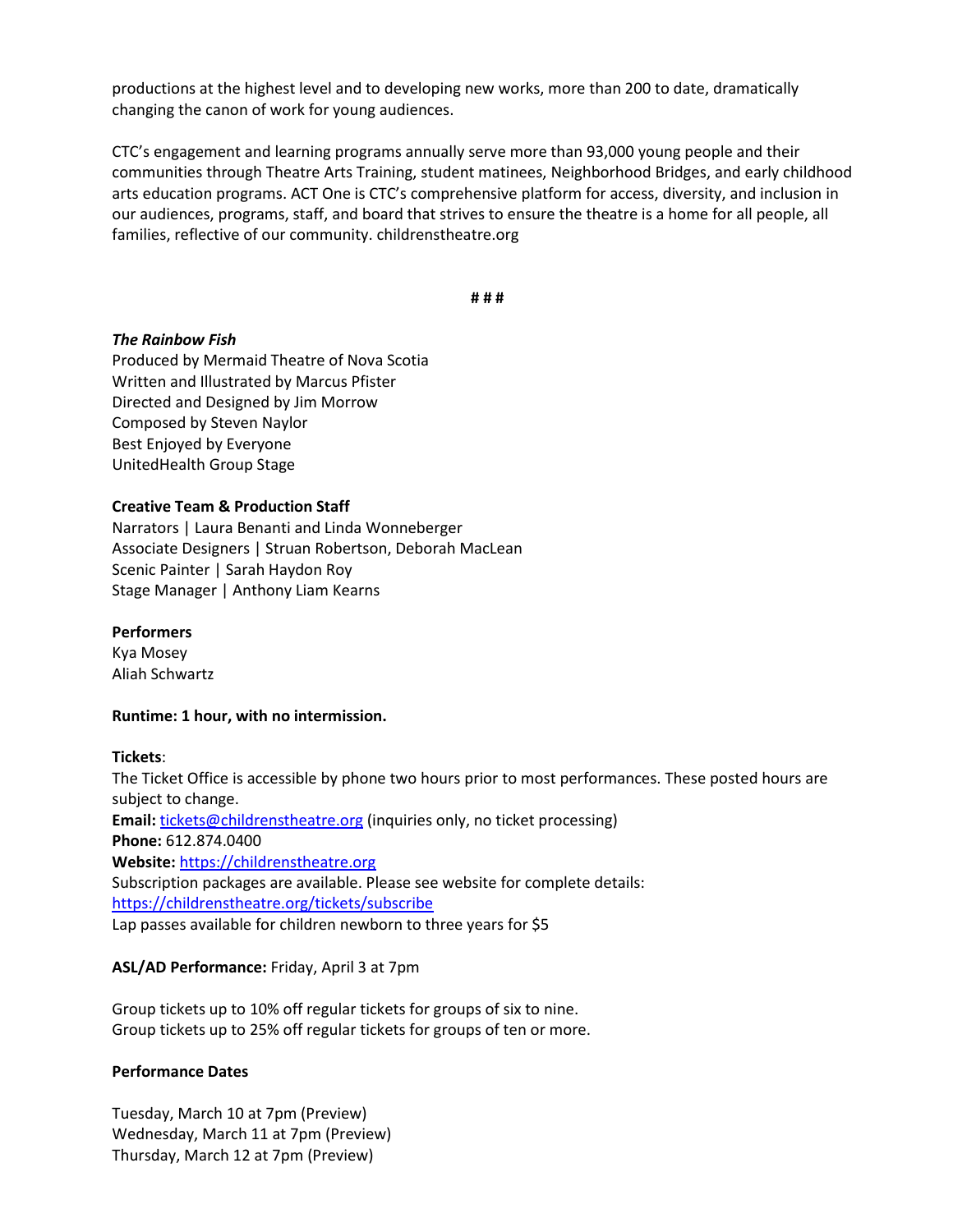Friday, March 13 at 7pm (Opening) Saturday, March 14 at 11am, 2pm, & 5pm Sunday, March 15 at 2pm & 5pm

Thursday, March 19 at 7pm Friday, March 20 at 7pm Saturday, March 21 at 11am, 2pm, & 5pm Sunday, March 22 at 2pm & 5pm

Thursday, March 26 at 7pm Friday, March 27 at 7pm Saturday, March 28 at 11am & 2pm Sunday, March 29 at 2pm & 5pm

Thursday, April 2 at 7pm Friday, April 3 at 7pm (ASL/AD Performance) Saturday, April 4 at 11am, 2pm & 5pm Sunday, April 5 at 2pm & 5pm (Closing)

# **BIOS**

**Mermaid Theatre of Nova Scotia** ranks among North America's most respected theatres for the young, and plays an important ambassadorial role for Nova Scotia and for Canada. The company regularly crosses the continent, and has represented Canada in the United States, Japan, Mexico, Australia, England, Northern Ireland, Ireland, Scotland, Wales, Holland, Hong Kong, Macau, Singapore, Vietnam, South Korea and Taiwan, Bahrain, and the People's Republic of China. Mermaid Theatre has earned Export Excellence awards from both the Governments of Canada and of Nova Scotia. Based in the town of Windsor, Mermaid has performed for more than 6 million spectators on four continents. The company was founded in 1972.

### **Author/Illustrator**

**Marcus Pfister** was born in 1960 in Bern, Switzerland, where he attended art school and trained as a graphic designer before turning to the creation of innovative children's literature. Published in 1992, *The Rainbow Fish* took the bestseller lists by storm. Now celebrating its twenty-fifth anniversary, more than thirty million copies have been sold worldwide in different formats, appearing in over fifty different languages.

### **Director/Production Designer**

**Jim Morrow** is Managing Artistic Director of Mermaid Theatre of Nova Scotia. He was first introduced to puppetry in 1978 when he joined Mermaid Theatre as a young performer. His work with Mermaid has taken him across North America, the United Kingdom, and Asia. He has directed, designed, and carved the puppets for stage, film, television, parks, and industry and has created twenty-four shows for Mermaid, including: *Guess How Much I Love You & I Love My Little Storybook*; *Goodnight Moon & The Runaway Bunny*; and the award-winning productions of *Swimmy, Frederick & Inch by Inch* and *The Very Hungry Caterpillar & Other Eric Carle Favourites.* Jim's contributions to the community, both as artist and mentor, have earned him the Nova Scotia government's highest award for artistic achievement, the Portia White Award; a Doctor of Humanities from his Alma Mater, Acadia University; the Order of Nova Scotia; and the Mickey Minor Award, presented annually by the US-based International Performing Arts for Youth (IPAY) to distinguished artists who have made exemplary contributions to the lives of the children around the world. Jim was born in Grand Falls, Newfoundland, lives in Lower Avonport, Nova Scotia.